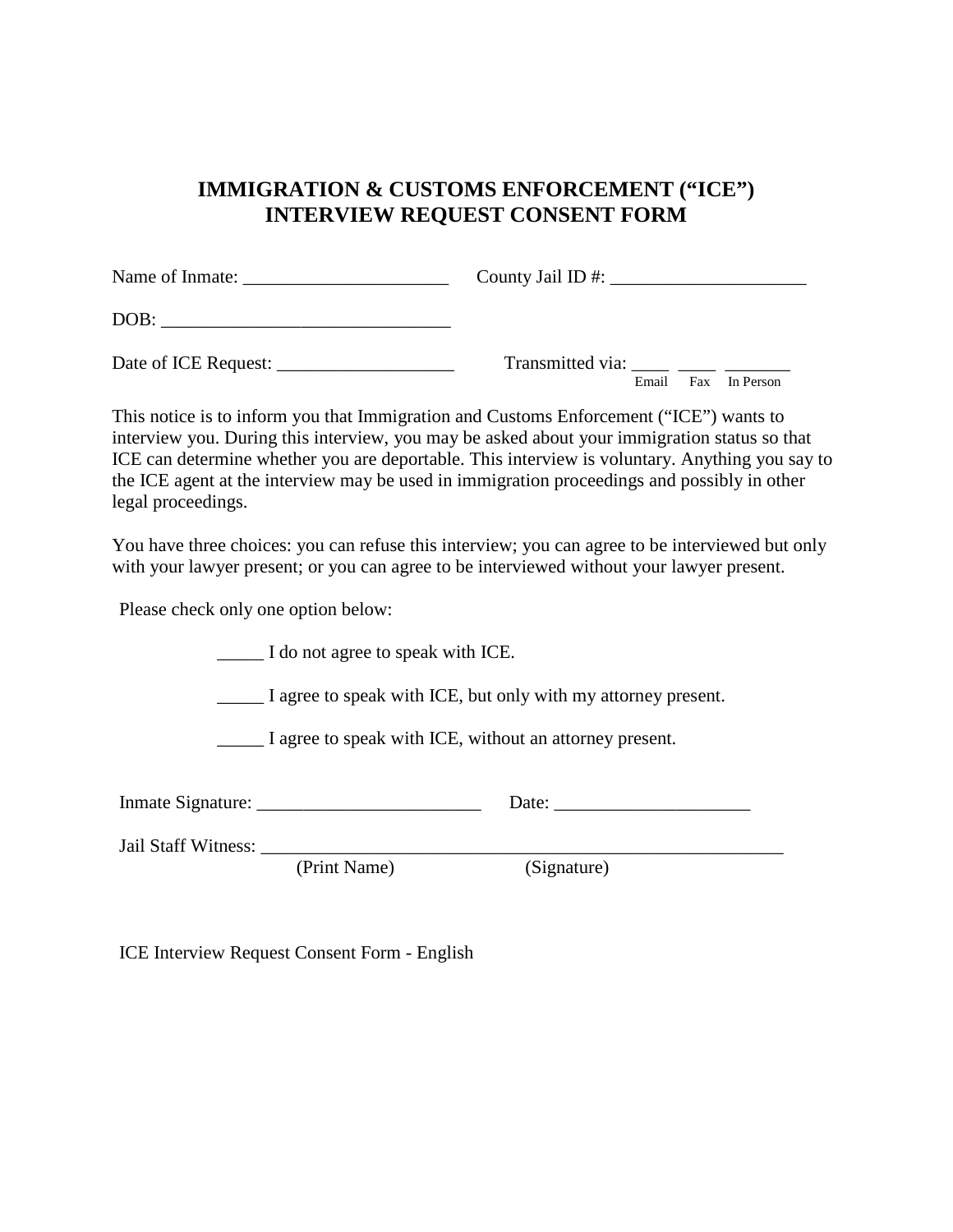استمارة موافقة تتعلق بطلب إجراء مقابلة مع دائرة الھجرة والجمارك

اسم السجین: ــــــــــــــــــــــــــــــــــــــــــــــــــــــــــــــ رقم سجن المقاطعة: ــــــــــــــــــــــــــــــــــــــــــــــــ

تاریخ المیلاد: ــــــــــــــــــــــــــــــــــــــــــــــــــــــــــــ

تاریخ طلب دائرة الھجرة والجمارك: ــــــــــــــــــــــــــ المرسل عبر ـــــــــــــــــــــــــــــــــــــــــــــــــــــــــــــ

البرید الالكتروني الفاكس شخصیا

الھدف من ھذا الاشعار ھو اعلامك بان دائرة الھجرة ترغب في اجراء مقابلة معك. خلال ھذه المقابلة قد تتم مسائلتك بشان اقامتك بحیث یمكن لدائرة الھجرة والجمارك ان تقرر ما اذا كان سیتم ترحیلك ام لا. ھذه المقابلة طوعیة ویمكن استخدام اي شیئ تقولھ لضابط دائرة الھجرة والجمارك في .المقابلة في اجراءات الھجرة وربما في اجراءات قانونیة اخرى

لدیك ثلاث خیارات: یمكنك رفض ھذه المقابلة أویمكنك اجراء المقابلة بحضور محامیك فقط اویمكنك الموافقة على اجراء المقابلة بدون حضور .محامیك

:الرجاء تحدید واحدة من الخیارات التالیة

 ــــــــــ لا أوافق على التحدث مع دائرة الھجرة والجمارك ــــــــــ أوافق على التحدث مع دائرة الھجرة والجمارك بحضور محامي فقط ــــــــــ أوافق على التحدث مع دائرة الھجرة والجمارك بدون محامي

| توقيع السجين: _      | التاريخ: |  |           |
|----------------------|----------|--|-----------|
| موظف السجن الشاهد: . |          |  |           |
|                      | (الاسم)  |  | (التوقيع) |

ICE Interview Request Consent Form - Arabic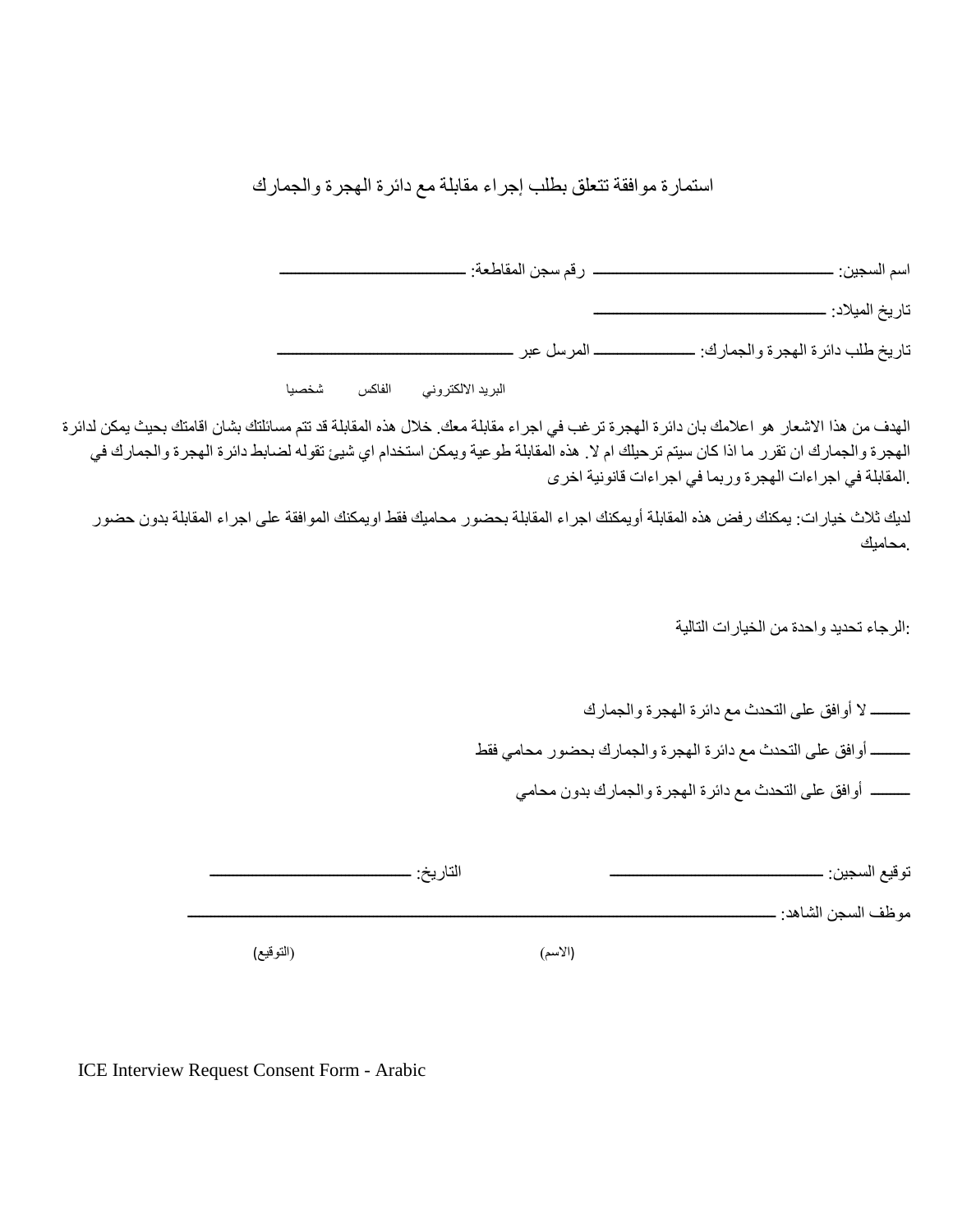# **Fòm de Konsantman Demann pou Intèvyou Imigrasyon ak Ranfòsman de Douane (ICE)**

| Kanton Prizon ID#:                                      |
|---------------------------------------------------------|
|                                                         |
| Transmet pa: _____ ____ _____<br>Email Fax<br>En Person |

Avi sa pou infòme ou ke Imigrasyon ak Ranfòsman de Douane ("ICE") vle intèvyou ou. Nan intèvyou sa, yo ka mande ou ki estati imigrasyon ou pou ICE ka detemine si yap depòte ou. Sa se yon intèvyou volonte. Men nimpot ki sa ou di bay agen ICE yo, nan intevyou sa, yo kapab itilize li nan pwosedi imigrasyon epi petèt nan lòt pwosedi legal.

Ou gen twa chwa: Ou ka refuze intèvyou sa. Ou ka dakò pou yo intevyoue ou, men selman ak avoka ou prezan. Oswa ou ka dakò pou yo intevyoue ou san ke avoka ou prezan.

Tanpri tcheke yon sel option:

|                                                                 | Mwen pa dakò pou mwen pale ak ICE. |          |  |
|-----------------------------------------------------------------|------------------------------------|----------|--|
| Mwen dakò pou mwen pale ak ICE, men selman si avoka mwen prezan |                                    |          |  |
| Mwen dakò pou m pale ak ICE san avoka mwen                      |                                    |          |  |
|                                                                 |                                    |          |  |
|                                                                 |                                    |          |  |
|                                                                 | (Ekri non ou an lèt detache)       | (Siyati) |  |

ICE Interview Request Consent Form - Creole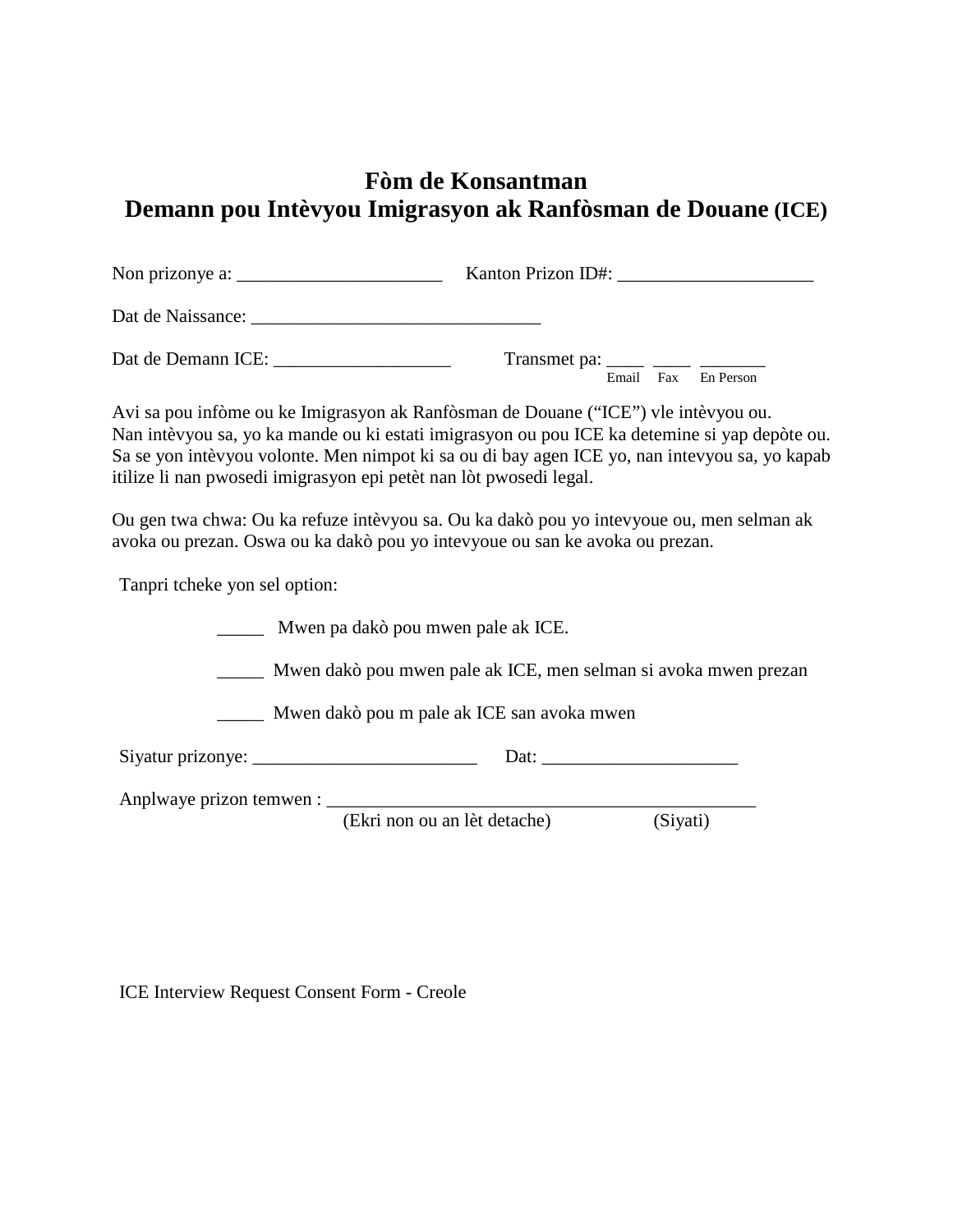## 이민 세관 집행국 ("ICE") 면담 요청 동의서

수감자 성명: \_\_\_\_\_\_\_\_\_\_\_\_\_\_\_\_\_\_ 카운티 교도소 신분증 #:\_\_\_\_\_\_\_\_\_\_\_\_\_\_\_\_\_\_\_\_\_

생년월일: \_\_\_\_\_\_\_\_\_\_\_\_\_\_\_\_\_\_\_\_

ICE 요청일: \_\_\_\_\_\_\_\_\_\_\_\_\_\_\_\_\_\_\_\_\_ 전달 방법 : \_\_\_\_ \_\_\_\_ \_\_\_\_\_\_\_ 이메일 팩스 직접 전달

이 통지서는 귀하에게 이민 세관 집행국 ("ICE")가 귀하와의 면담을 원한다는 것을 알려드리는 것입니다. 이면담을 하는 동안 귀하는 ICE가 귀하를 추방 할수 있는 지를 결정하기 위하여 귀하의 이민 신분에대하여 질문을 받으실수 있습니다. 이 면담은 자발적으로 하는 것입니다. 이 면담에서 귀하가 ICE 요원에게 하신 말은 이민 법적 절차나 다른 가능한 법적 절차에 사용 될수 있습니다.

귀하는 세가지 선택을 하실수 있습니다: 귀하는 면담을 거부하실 수있고; 귀하의 변호사 입회하 에서 만의 면담에 동의 하실 수있으며; 또는 귀하의 변호사 없이 면담 하는데 동의 하실 수 있습니다.

아래의 선택 사항중 한가지만 선택하여 주십시요:

\_\_\_\_\_ 저는 ICE와의 대화를 거부합니다.

\_\_\_\_\_ 저는 ICE와의 대화를 저의 변호사 입회하에만 동의 합니다.

저는 ICE와의 대화를 저의 변호사 없이 함에 동의 합니다.

| 수감자 성명:    | 작성일: |
|------------|------|
| ㅋㄷㅅ 지의 즈이· |      |

교노그 식전 ㅎㄴ· \_\_\_\_

( 성명 ) ( 서명 )

ICE Interview Request Consent Form - Korean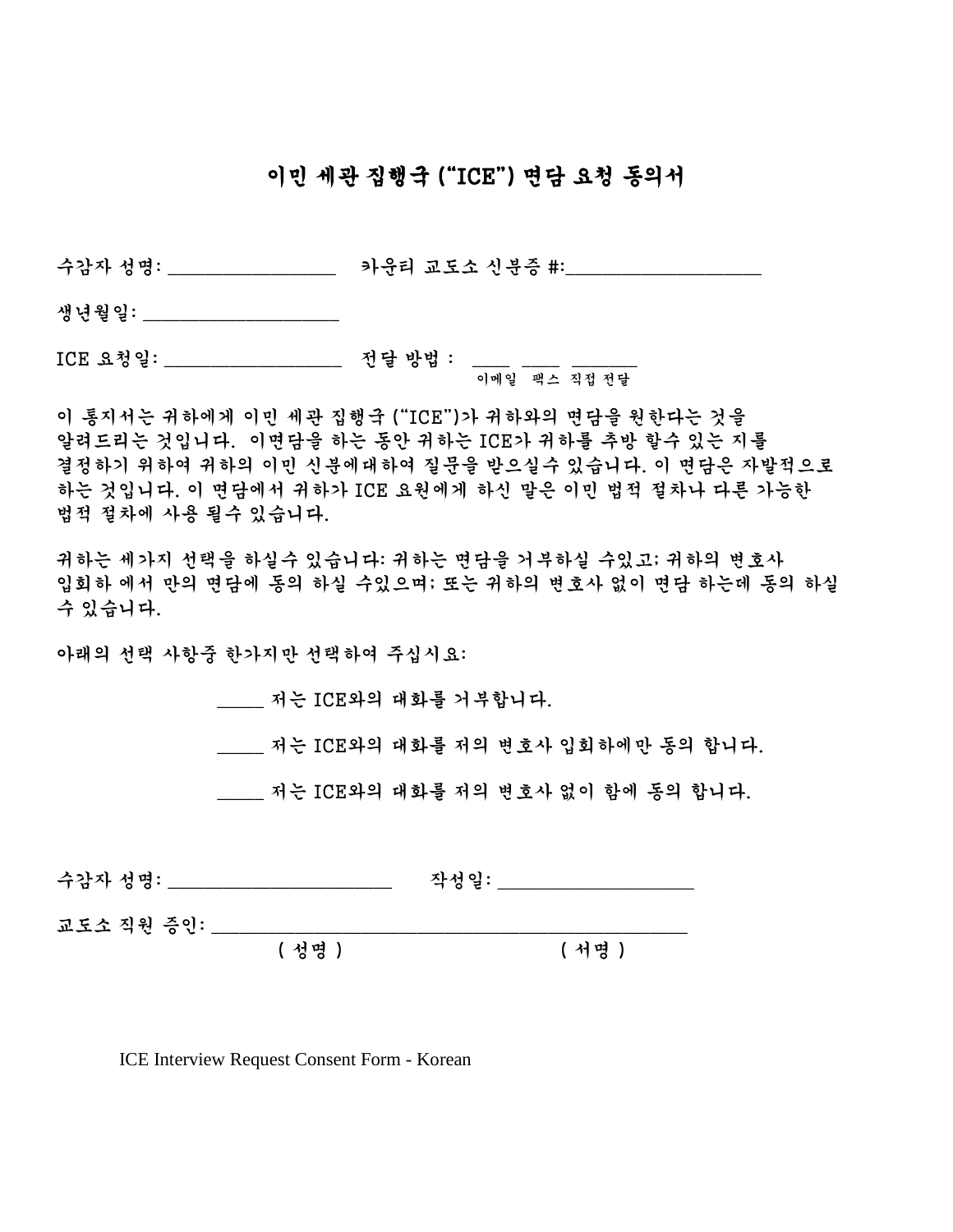**FORMULARZ (WYRAŻENIA) ŚWIADOMEJ ZGODY NA PRZESŁUCHANIE PRZEZ FEDERALNĄ AGENCJĘ IMIGRACYJNO-CELNĄ ("ICE")**

| Data Wniosku ICE: National Annual | Doreczone: will be a controlled by the control of the control of the control of the control of the control of the control of the control of the control of the control of the control of the control of the control of the con |
|-----------------------------------|--------------------------------------------------------------------------------------------------------------------------------------------------------------------------------------------------------------------------------|

Emailem Faxem Osobiście

Ninniejsze powiadomienie ma za zadanie poinformowania Pana/ i/ o tym że Federalna Agencja Imigracyjno-Celna ("ICE") chce przeprowadzić przesłuchanie z Panem/ią/. Podczas tego przesłuchania może Pan/i/ zostać zapytany/a/ o swój status imigracyjny aby Federalna Agencja Imigracyjno-Celna ("ICE") mogla ustalic czy moze Pana/ia deportowac. Udział w tym przesłuchaniu jest dobrowolny. Cokolwiek Pan/i/ powie agentowi ICE podczas tegoż przesłuchania może zostać użyte w postępowaniach imigracyjnych i ewentualnie innych postępowaniach prawnych.

Pan/i/ ma trzy opcje to wyboru: Pan/i/ ma prawo do odmówienia stawienia się na to przesłuchanie; Pan/i/ może wyrazić zgodę na to przesłuchanie, ale jedynie w obecnosci swojego prawnika; Pan/i/ także ma prawo zgodzić się na udział w tym przesłuchaniu bez obecności swojego prawnika.

Proszę zaznaczyć tylko jedną z poniżej podanych opcji:

\_\_\_\_\_\_ Nie wyrażam zgody na rozmowę z ICE.

\_\_\_\_\_\_ Wyrażam zgodę na rozmowę z ICE, ale jedynie w obecności mojego prawnika.

\_\_\_\_\_\_ Wyrażam zgodę na rozmowę z ICE, bez obecności mojego prawnika.

| Podpis Zatrzymanego: | Data: |
|----------------------|-------|
|                      |       |

W Obecnosci Funkcjonariusza Placówki:

 Imię i Nazwisko Podpis Drukowanymi Literami

ICE Interview Request Consent Form - Polish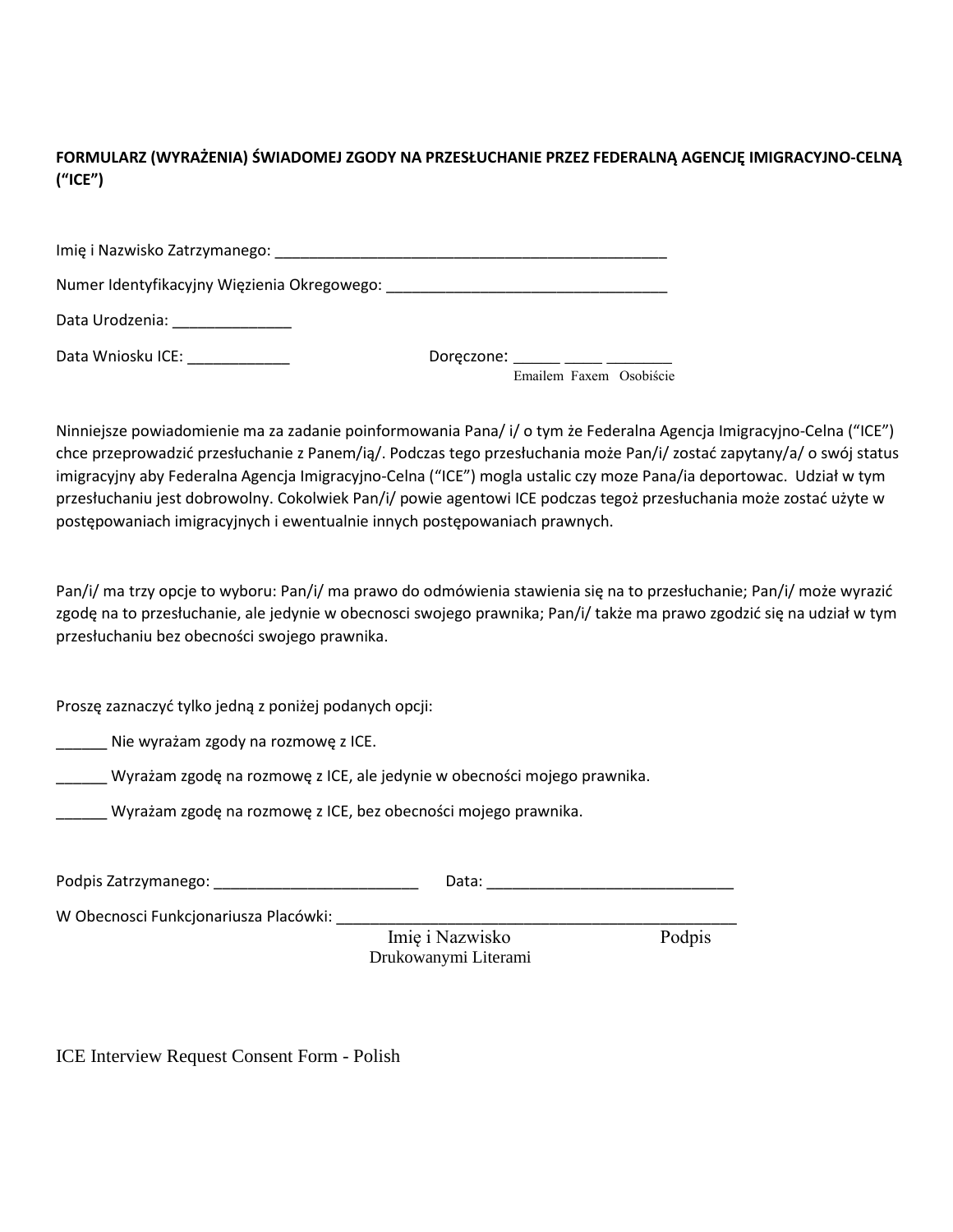# **IMIGRAÇÃO E EXECUÇÃO ALFANDEGÁRIA ("ICE") FORMULÁRIO DE CONSENTIMENTO DE SOLICITAÇÃO DE ENTREVISTA**

| Nome do Presidiário: | N° da Unidade Prisional: |  |
|----------------------|--------------------------|--|
| Data de Nascimento:  |                          |  |

Email Fax Pessoalmente Data do Requerimento do ICE: \_\_\_\_\_\_\_\_\_\_\_\_\_\_\_\_ Transmitido via: \_\_\_\_ \_\_\_\_ \_\_\_\_\_\_\_

Este aviso é para informá-lo que a Imigração e Execução Alfandegária ("ICE") quer entrevistálo. Durante esta entrevista, você pode ser questionado sobre seu status de imigração para que o ICE possa determinar se você deverá ser deportado. Essa entrevista é voluntária. Qualquer informação que você passe para o agente da ICE durante a entrevista poderá ser usada em procedimentos de imigração e, possivelmente, em outros procedimentos legais.

Você tem 3 (três) opcões: você pode recusar esta entrevista; você pode concordar em ser entrevistado, mas somente na presença do seu advogado; ou você pode concordar em ser entrevistado sem a presença do seu advogado.

Por favor, marque somente umas das opções abaixo:

\_\_\_\_\_ Eu não concordo em falar com o ICE.

\_\_\_\_\_ Eu concordo em falar com o ICE, mas somente na presença do meu advogado.

\_\_\_\_\_ Eu concordo em falar com o ICE sem a presença do meu advogado.

| Assinatura do Presidiário: |  |
|----------------------------|--|
|----------------------------|--|

Testemunha da Unidade Prisional: \_\_\_\_\_\_\_\_\_\_\_\_\_\_\_\_\_\_\_\_\_\_\_\_\_\_\_\_\_\_\_\_\_\_\_\_\_\_\_\_\_\_\_\_\_\_

(Nome) (Assinatura)

ICE Interview Request Consent Form – Portuguese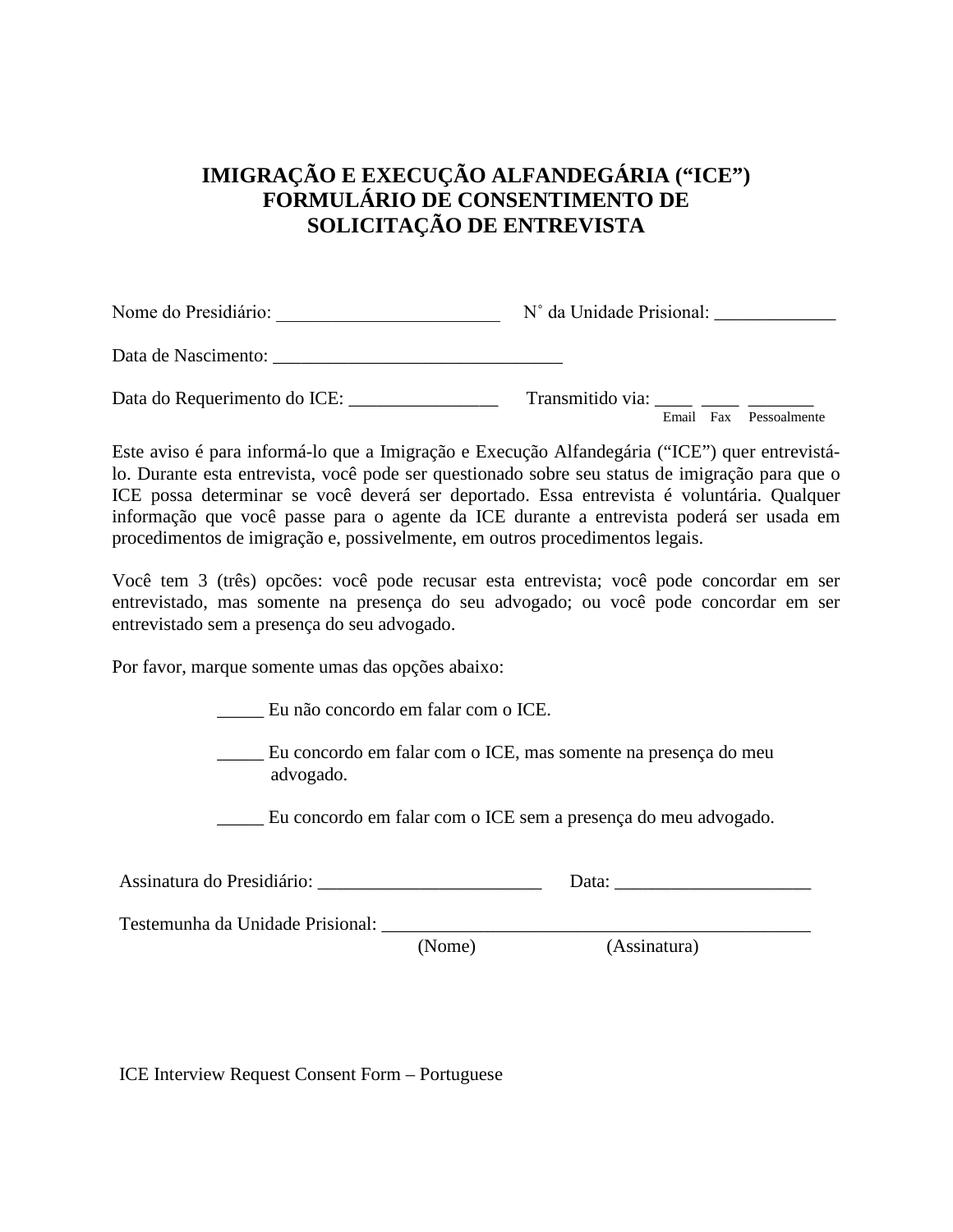# **SERVICIO DE INMIGRACIÓN Y CONTROL DE ADUANAS (ICE) FORMULARIO DE CONSENTIMIENTO PARA SOLICITUD DE ENTREVISTA**

| Nombre del recluso:           | N.º de identificación de la cárcel del<br>Condado: |
|-------------------------------|----------------------------------------------------|
| Fecha de nacimiento:          |                                                    |
| Fecha de la solicitud de ICE: | Transmitido vía:                                   |

Esta notificación es para informarle que el Servicio de Inmigración y Control de Aduanas (ICE) desea entrevistarle. Durante la entrevista, se le podrían hacer preguntas acerca de su situación migratoria a fin de que ICE pueda determinar si usted reúne las condiciones para ser deportado. Esta entrevista es voluntaria. Cualquier información que provea al agente de ICE durante la entrevista se podría usar en procedimientos migratorios y posiblemente en otros procesos legales.

Usted tiene tres opciones: puede rehúsarse a participar en esta entrevista; puede aceptar ser entrevistado pero con la presencia de su abogado; o puede aceptar ser entrevistado sin la presencia de su abogado.

Por favor marque solo una opción:

\_\_\_\_\_ No estoy de acuerdo con hablar con los representantes de ICE.

\_\_\_\_\_ Estoy de acuerdo con hablar con los representantes de ICE, solo si mi abogado está presente.

\_\_\_\_\_ Estoy de acuerdo con hablar con los representantes de ICE, sin la presencia de un abogado.

| Firma del recluso:<br>recha: |  |
|------------------------------|--|
|------------------------------|--|

Testigo del personal de la cárcel:

(Nombre en letra de molde) (Firma)

Email Fax En persona

ICE Interview Request Consent Form - Spanish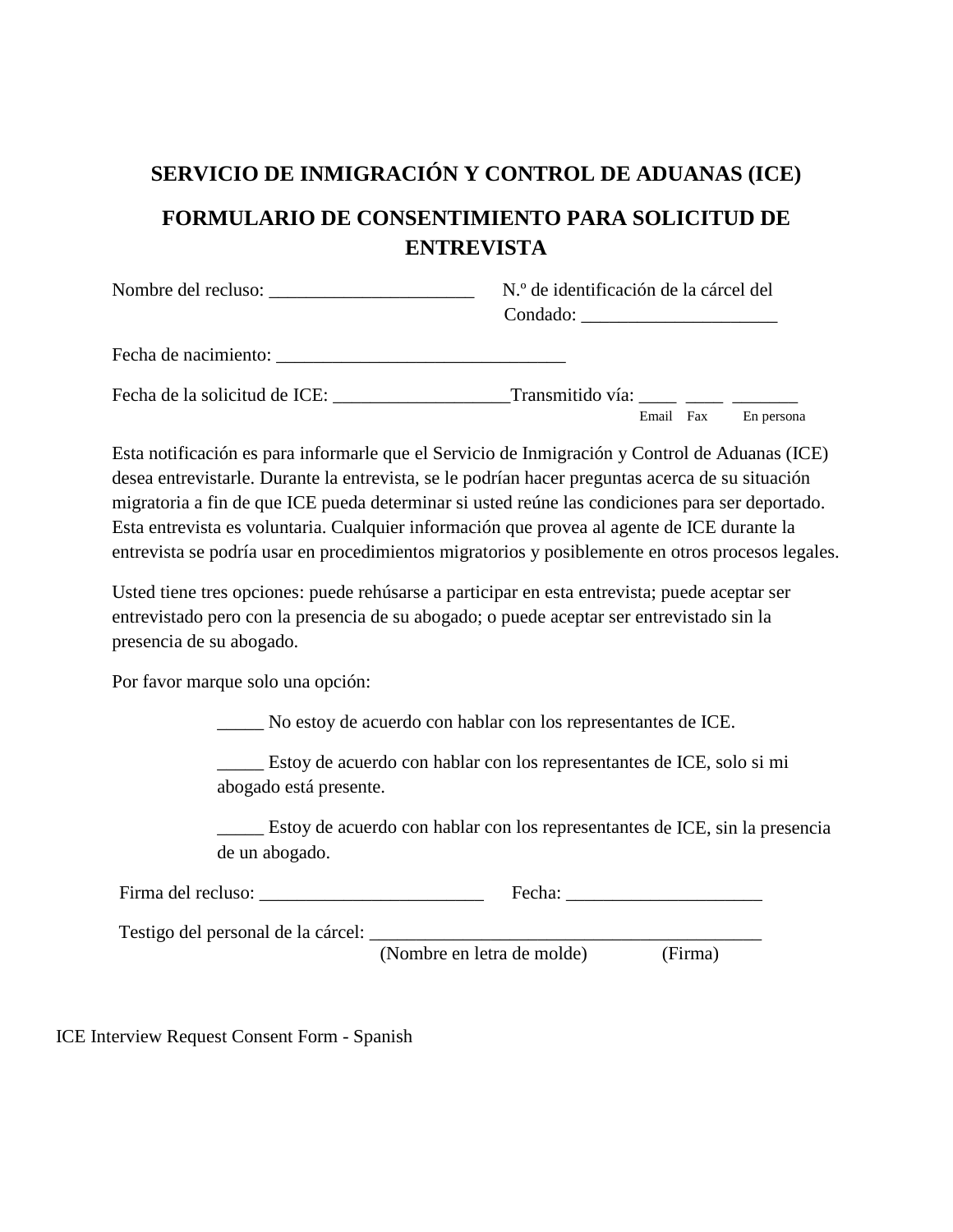#### **IMMIGRATION AT CUSTOM NA PAGPAPATUPAD ("ICE")**

#### **PORMA NG PAGHILING NA PAHINTULOT NA MAKAPANAYAM**

Pangalan ng Bilanggo: Bilangguan Pagkakakilanlan ID#

Kapanganakan:\_\_\_\_\_\_\_\_\_\_\_\_\_\_\_\_\_

Petsa ng kahilingan ng ICE:\_\_\_\_\_\_\_ Ipinadala sa pamamagitan ng:\_\_\_\_\_\_\_\_\_\_\_\_\_\_\_\_\_\_

Ang paunawang ito ay upang ipaalam sa iyo na nais kang makapanayam ng Immigration and Customs na Pagpapatupad ("ICE"). Sa interbiyu na ito, maaari kang tanungin tungkol sa katayuan ng iyong imigrasyon upang ang ICE at tukuyin kung ikaw ay kailangang pauwiin sa iyong bansa. Ang panayam na ito ay kusang-loob. Anumang bagay na sasabihin mo sa ahente ng ICE sa panayam na ito ay maaaring gamitin sa mga paglilitis sa imigrasyon at marahil sa iba pang mga legal na paglilitis.

Mayroon kang tatlong pagpipilian: maaari mong tanggihan ang panayam na ito; maaari kang sumang-ayon na makapanayam ngunit kasama ang iyong kasalukuyang abogado; o maaari kang sumang-ayon na makapanayam nang wala ang kasalukuyan mong abogado.

Mangyaring suriin at tsekan ang isang pagpipilian sa ibaba:

\_\_\_\_\_\_\_\_\_\_\_\_\_Hindi ako sumasang-ayon na makipag-usap sa ICE.

\_\_\_\_\_\_\_\_\_\_\_\_\_Sumasang-ayon ako na makipag-usap sa ICE, ngunit kasama ko ang aking abogado na dapat naroroon sa pakikipanayam ko.

\_\_\_\_\_\_\_\_\_\_\_\_\_Sumasang-ayon ako na makipag-usap sa ICE, kahit hindi ko kasama ang aking abogado sa aking pakikipanayam.

Pirma ng Bilanggo: \_\_\_\_\_\_\_\_\_\_\_\_\_\_\_\_\_\_\_\_ Petsa:\_\_\_\_\_\_\_\_\_\_\_\_\_\_\_\_\_\_\_\_\_\_\_

ICE Interview Request Consent Form - Tagalog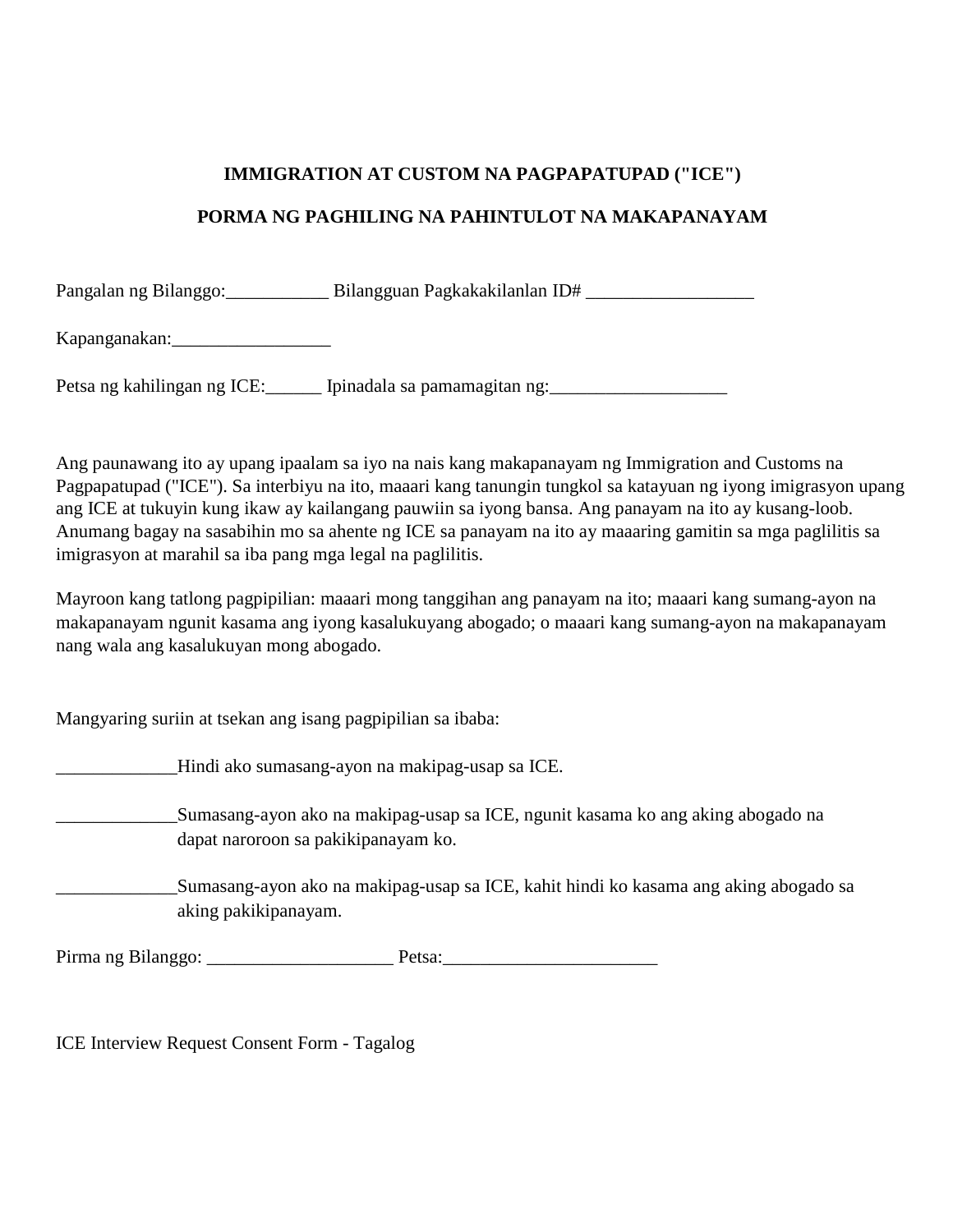# 美國移民及海關執法局 (ICE) 訪談要求同意書

受刑人姓名: 2008年 10月 10日 10月 10日 所屬郡級監獄受刑人編號: カランド しょうかん

移民及海關執法局通知日期: アンチン 傳遞方式: 電郵 / 傳真 / 當面交遞

本通知旨在於告知您,移民及海關執法局 (ICE) 要求與您訪談。 在訪談期間,您可能會被詢問到 有關於您移民身分的問題,相關資訊將被移民及海關執法局 (ICE) 用於決定您是否會被驅逐出 境。此訪談要求屬於自願性質。 任何您向移民局及海關執法局探員所透露的內容,將不排除用於 移民程序或者其他法律程序上。

您擁有三項選擇: 您可以拒絕接受訪談要求; 您可以接受訪談要求,但必須有代表律師在場; 您可 以接受訪談要求,放棄有代表律師在場 。

請只選擇下列一項:

我不同意接受移民及海關執法局 (ICE) 訪談要求

我同意接受移民及海關執法局訪談 (ICE) 要求,但必須有代表律師在場

我同意接受移民及海關執法局 (ICE) 訪談要求,但放棄有代表律師在場  $\overline{\phantom{a}}$ 

受刑人簽名: 2008年 2018年 2019年 2019年 2019年 2019年 2019年 2019年 2019年 2019年 2019年 2019年 2019年 2019年 2019年 2019年 2019年 2019年 2019年 2019年 2019年 2019年 2019年 2019年 2019年 2019年 2019年 2019年 2019年 2019年 2019年 2019年 2019年 2019年 2019年 2019年

日期: 2008年 - 2008年 - 2008年 - 2008年 - 2008年 - 2008年 - 2008年 - 2008年 - 2008年 - 2008年 - 2008年 - 2008年 - 2008年 - 20

所屬監獄工作人員

ICE Interview Request Consent Form - Mandarin